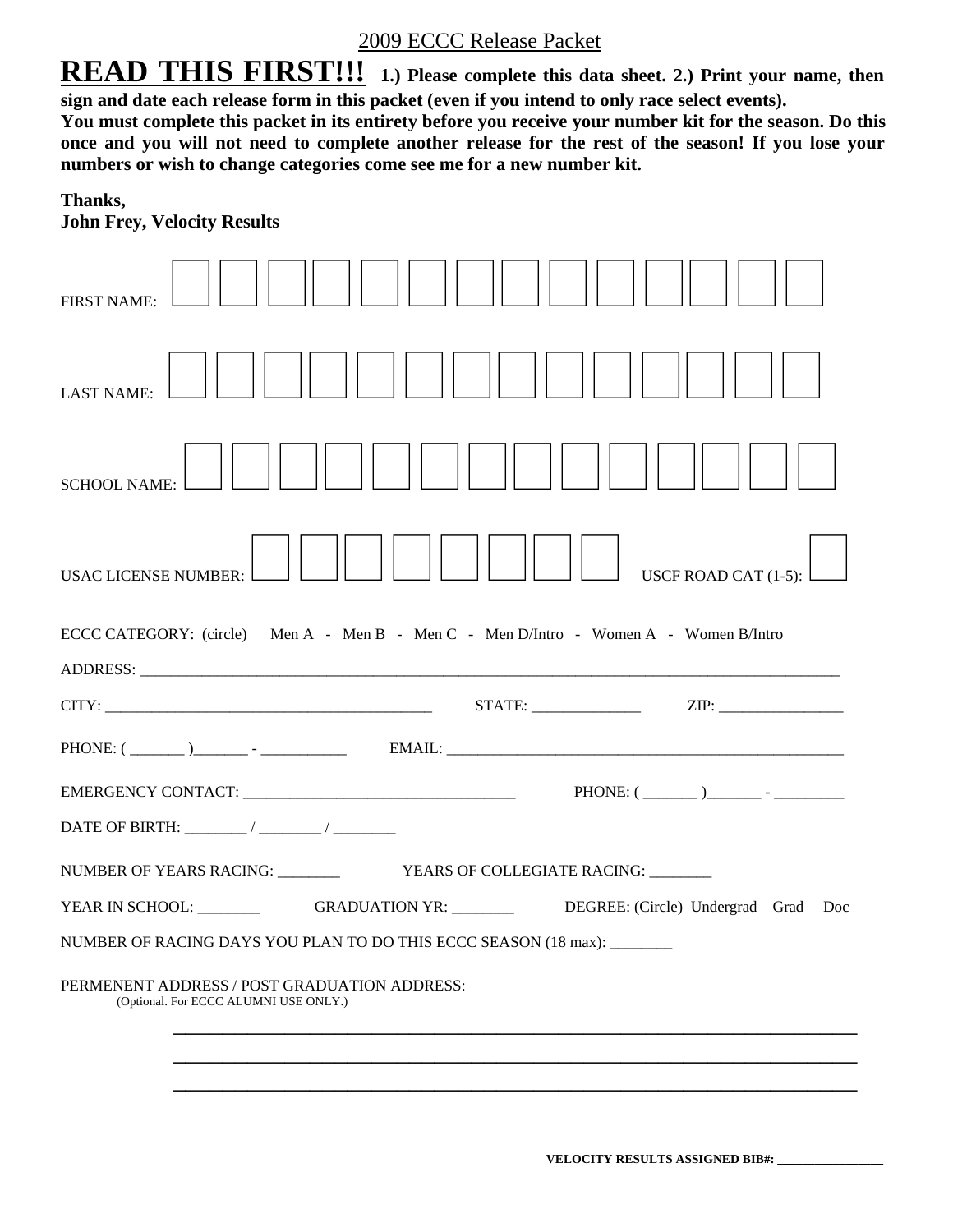**EVENT NAME: Week 1, Rutgers/Princeton ECCC Season Opener RACE DATES: March 7-8, 2009**

**I ACKNOWLEDGE THAT BY SIGNING THIS DOCUMENT, I AM ASSUMING RISKS, AND AGREEING TO INDEMNIFY, NOT TO SUE AND RELEASE FROM LIABILITY THE ORGANIZER OF THIS EVENT AND USA CYCLING, INC. (USAC), ITS ASSOCIATIONS (THE UNITED STATES CYCLING FEDERATION (USCF), NATIONAL OFF ROAD BICYCLE ASSOCIATION (NORBA), NATIONAL COLLEGIATE CYCLING ASSOCIATION (NCCA), U.S. PROFESSIONAL RACING ASSOCIATION (USPRO), AND BMX ASSOC (BMXA)), AND USA CYCLING DEVELOPMENT FOUNDATION (USACDF), AND THEIR RESPECTIVE AGENTS, EMPLOYEES, VOLUNTEERS, MEMBERS, CLUBS, SPONSORS, PROMOTERS AND AFFILIATES (COLLECTIVELY "RELEASEES"), AND THAT I AM GIVING UP SUBSTANTIAL LEGAL RIGHTS. THIS RELEASE IS A CONTRACT WITH LEGAL AND BINDING CONSEQUENCES AND IT APPLIES TO ALLRACES AND ACTIVITIES ENTERED AT THE EVENT, REGARDLESS WHETHER OR NOT LISTED ABOVE. I HAVE READ IT CAREFULLY BEFORE SIGNING, AND I UNDERSTAND WHAT IT MEANS AND WHAT I AM AGREEING TO BY SIGNING.**

 In consideration of the issuance of a license to me by one or more Releasees or the acceptance of my application for entry in the above event, I hereby freely agree to and make the following contractual representations and agreements. **I ACKNOWLEDGE THAT CYCLING IS AN INHERENTLY DANGEROUS SPORT AND FULLY REALIZE THE DANGERS OF PARTICIPATING IN THIS EVENT**, whether as a rider, official, coach, mechanic, volunteer or otherwise, and **FULLY ASSUME THE RISKS ASSOCIATED WITH SUCH PARTICIPATION INCLUDING** , by way of example, and not limitation: dangers associated with man made and natural jumps; the dangers of collision with pedestrians, vehicles, other riders, and fixed or moving objects; the dangers arising from surface hazards, including pot holes, equipment failure, inadequate safety equipment, use of equipment or materials provided by the event organizer and others, **THE RELEASEES' OWN NEGLIGENCE**, the negligence of others and weather conditions; and the possibility of serious physical and/or mental trauma or injury, or death associated with the event. For myself, my heirs, executors, administrators, legal representatives, assignees, and successors in interest (collectively "Successors") **I HEREBY WAIVE, RELEASE, DISCHARGE, HOLD HARMLESS, AND PROMISE TO INDEMNIFY AND NOT TO SUE** the Releasees and all sponsors, organizers and promoting organizations, property owners, law enforcement agencies, public entities, special districts and properties that are in any manner connected with this event, and their respective agents, officials, and employees through or by which the events will be held, (the foregoing are also collectively deemed to be Releasees), **FROM ANY AND ALL RIGHTS AND CLAIMS INCLUDING CLAIMS ARISING FROM THE RELEASEES' OWN NEGLIGENCE**, which I have or which may hereafter accrue to me, and from any and all damages which may be sustained by me directly or indirectly in connection with, or arising out of, my participation in or association with the event, or travel to or return from the event. I agree it is my sole responsibility to be familiar with the event course and agenda, the Releasees' rules, and any special regulations for the event and agree to comply with all such rules and regulations. I understand and agree that situations may arise during the event which may be beyond the control of the Releasees, and I must continually ride and otherwise participate so as to neither endanger myself nor others. I accept responsibility for the condition and adequacy of my equipment, any equipment provided for my use, and my conduct in connection with a USA Cycling event. I will wear a helmet which satisfies the requirements of the Releasees' Racing Rules or Regulations and that can protect against serious head injury, and assume all responsibility and liability for the selection of such a helmet. I have no physical or medical condition which would endanger myself or others if I participate in this event, or would interfere with my ability to safely participate in this event. I understand that drug testing may be conducted for athletes registered for this event and that the use of blood boosting or substances prohibited by Releasees' rules would make me subject to penalties including, but not limited to, disqualification and suspension. I agree to be subject to drug testing if selected, and its penalties if I fail to comply with the testing or am found positive for the use of a banned substance.

 I agree, for myself and my successors, that the above representations are contractually binding, and are not mere recitals, and that should I or my successors assert a claim contrary to what I have agreed to in this contract, the claiming party shall be liable for the expenses (including legal fees) incurred by the Releasees in defending the claims. This contract may not be modified orally, and a waiver or modification of any provision shall not be construed as a waiver or modification of any other provision herein or as a consent to any subsequent waiver or modification. I consent to the release by any third party to Releasees and their insurance carriers of my name and medical information that may relate solely to any injury or death I may suffer arising from the event. Every term and provision of this contract is intended to be severable. If any one or more of them is found to be unenforceable or invalid, that shall not affect the other terms and provisions, which shall remain binding and enforceable.

## **PRINT NAME: \_\_\_\_\_\_\_\_\_\_\_\_\_\_\_\_\_\_\_\_\_\_\_\_\_\_\_\_\_\_\_\_\_\_\_\_**

**SIGNATURE: \_\_\_\_\_\_\_\_\_\_\_\_\_\_\_\_\_\_\_\_\_\_\_\_\_\_\_\_\_\_\_\_\_\_\_\_\_ DATE: \_\_\_\_\_\_\_\_\_\_**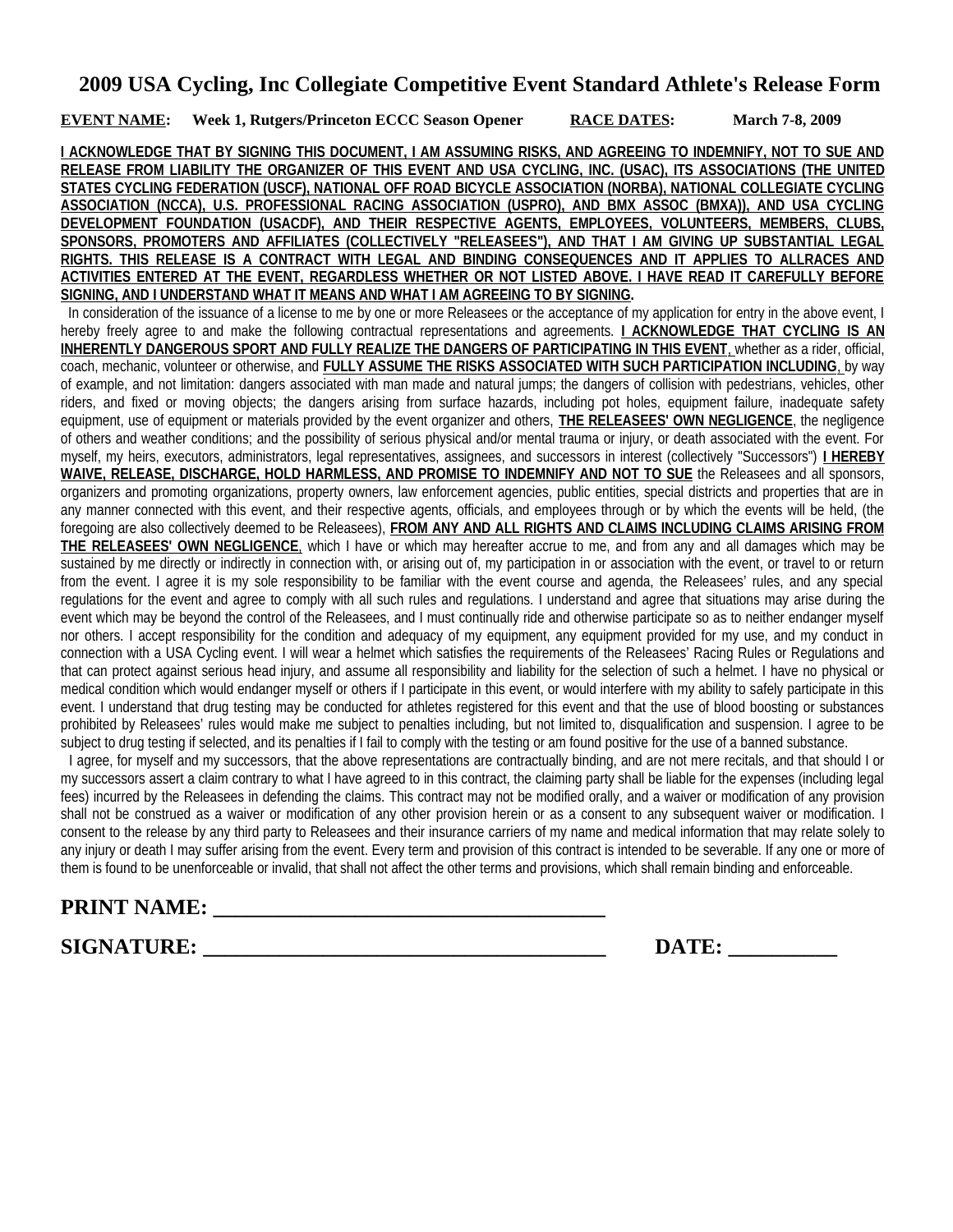**EVENT NAME: Week 2, Colubia Grant's Tomb Criterium RACE DATES: March 14, 2009**

**I ACKNOWLEDGE THAT BY SIGNING THIS DOCUMENT, I AM ASSUMING RISKS, AND AGREEING TO INDEMNIFY, NOT TO SUE AND RELEASE FROM LIABILITY THE ORGANIZER OF THIS EVENT AND USA CYCLING, INC. (USAC), ITS ASSOCIATIONS (THE UNITED STATES CYCLING FEDERATION (USCF), NATIONAL OFF ROAD BICYCLE ASSOCIATION (NORBA), NATIONAL COLLEGIATE CYCLING ASSOCIATION (NCCA), U.S. PROFESSIONAL RACING ASSOCIATION (USPRO), AND BMX ASSOC (BMXA)), AND USA CYCLING DEVELOPMENT FOUNDATION (USACDF), AND THEIR RESPECTIVE AGENTS, EMPLOYEES, VOLUNTEERS, MEMBERS, CLUBS, SPONSORS, PROMOTERS AND AFFILIATES (COLLECTIVELY "RELEASEES"), AND THAT I AM GIVING UP SUBSTANTIAL LEGAL RIGHTS. THIS RELEASE IS A CONTRACT WITH LEGAL AND BINDING CONSEQUENCES AND IT APPLIES TO ALLRACES AND ACTIVITIES ENTERED AT THE EVENT, REGARDLESS WHETHER OR NOT LISTED ABOVE. I HAVE READ IT CAREFULLY BEFORE SIGNING, AND I UNDERSTAND WHAT IT MEANS AND WHAT I AM AGREEING TO BY SIGNING.**

 In consideration of the issuance of a license to me by one or more Releasees or the acceptance of my application for entry in the above event, I hereby freely agree to and make the following contractual representations and agreements. **I ACKNOWLEDGE THAT CYCLING IS AN INHERENTLY DANGEROUS SPORT AND FULLY REALIZE THE DANGERS OF PARTICIPATING IN THIS EVENT**, whether as a rider, official, coach, mechanic, volunteer or otherwise, and **FULLY ASSUME THE RISKS ASSOCIATED WITH SUCH PARTICIPATION INCLUDING** , by way of example, and not limitation: dangers associated with man made and natural jumps; the dangers of collision with pedestrians, vehicles, other riders, and fixed or moving objects; the dangers arising from surface hazards, including pot holes, equipment failure, inadequate safety equipment, use of equipment or materials provided by the event organizer and others, **THE RELEASEES' OWN NEGLIGENCE**, the negligence of others and weather conditions; and the possibility of serious physical and/or mental trauma or injury, or death associated with the event. For myself, my heirs, executors, administrators, legal representatives, assignees, and successors in interest (collectively "Successors") **I HEREBY WAIVE, RELEASE, DISCHARGE, HOLD HARMLESS, AND PROMISE TO INDEMNIFY AND NOT TO SUE** the Releasees and all sponsors, organizers and promoting organizations, property owners, law enforcement agencies, public entities, special districts and properties that are in any manner connected with this event, and their respective agents, officials, and employees through or by which the events will be held, (the foregoing are also collectively deemed to be Releasees), **FROM ANY AND ALL RIGHTS AND CLAIMS INCLUDING CLAIMS ARISING FROM THE RELEASEES' OWN NEGLIGENCE**, which I have or which may hereafter accrue to me, and from any and all damages which may be sustained by me directly or indirectly in connection with, or arising out of, my participation in or association with the event, or travel to or return from the event. I agree it is my sole responsibility to be familiar with the event course and agenda, the Releasees' rules, and any special regulations for the event and agree to comply with all such rules and regulations. I understand and agree that situations may arise during the event which may be beyond the control of the Releasees, and I must continually ride and otherwise participate so as to neither endanger myself nor others. I accept responsibility for the condition and adequacy of my equipment, any equipment provided for my use, and my conduct in connection with a USA Cycling event. I will wear a helmet which satisfies the requirements of the Releasees' Racing Rules or Regulations and that can protect against serious head injury, and assume all responsibility and liability for the selection of such a helmet. I have no physical or medical condition which would endanger myself or others if I participate in this event, or would interfere with my ability to safely participate in this event. I understand that drug testing may be conducted for athletes registered for this event and that the use of blood boosting or substances prohibited by Releasees' rules would make me subject to penalties including, but not limited to, disqualification and suspension. I agree to be subject to drug testing if selected, and its penalties if I fail to comply with the testing or am found positive for the use of a banned substance.

 I agree, for myself and my successors, that the above representations are contractually binding, and are not mere recitals, and that should I or my successors assert a claim contrary to what I have agreed to in this contract, the claiming party shall be liable for the expenses (including legal fees) incurred by the Releasees in defending the claims. This contract may not be modified orally, and a waiver or modification of any provision shall not be construed as a waiver or modification of any other provision herein or as a consent to any subsequent waiver or modification. I consent to the release by any third party to Releasees and their insurance carriers of my name and medical information that may relate solely to any injury or death I may suffer arising from the event. Every term and provision of this contract is intended to be severable. If any one or more of them is found to be unenforceable or invalid, that shall not affect the other terms and provisions, which shall remain binding and enforceable.

# **PRINT NAME: \_\_\_\_\_\_\_\_\_\_\_\_\_\_\_\_\_\_\_\_\_\_\_\_\_\_\_\_\_\_\_\_\_\_\_\_**

**SIGNATURE: \_\_\_\_\_\_\_\_\_\_\_\_\_\_\_\_\_\_\_\_\_\_\_\_\_\_\_\_\_\_\_\_\_\_\_\_\_ DATE: \_\_\_\_\_\_\_\_\_\_**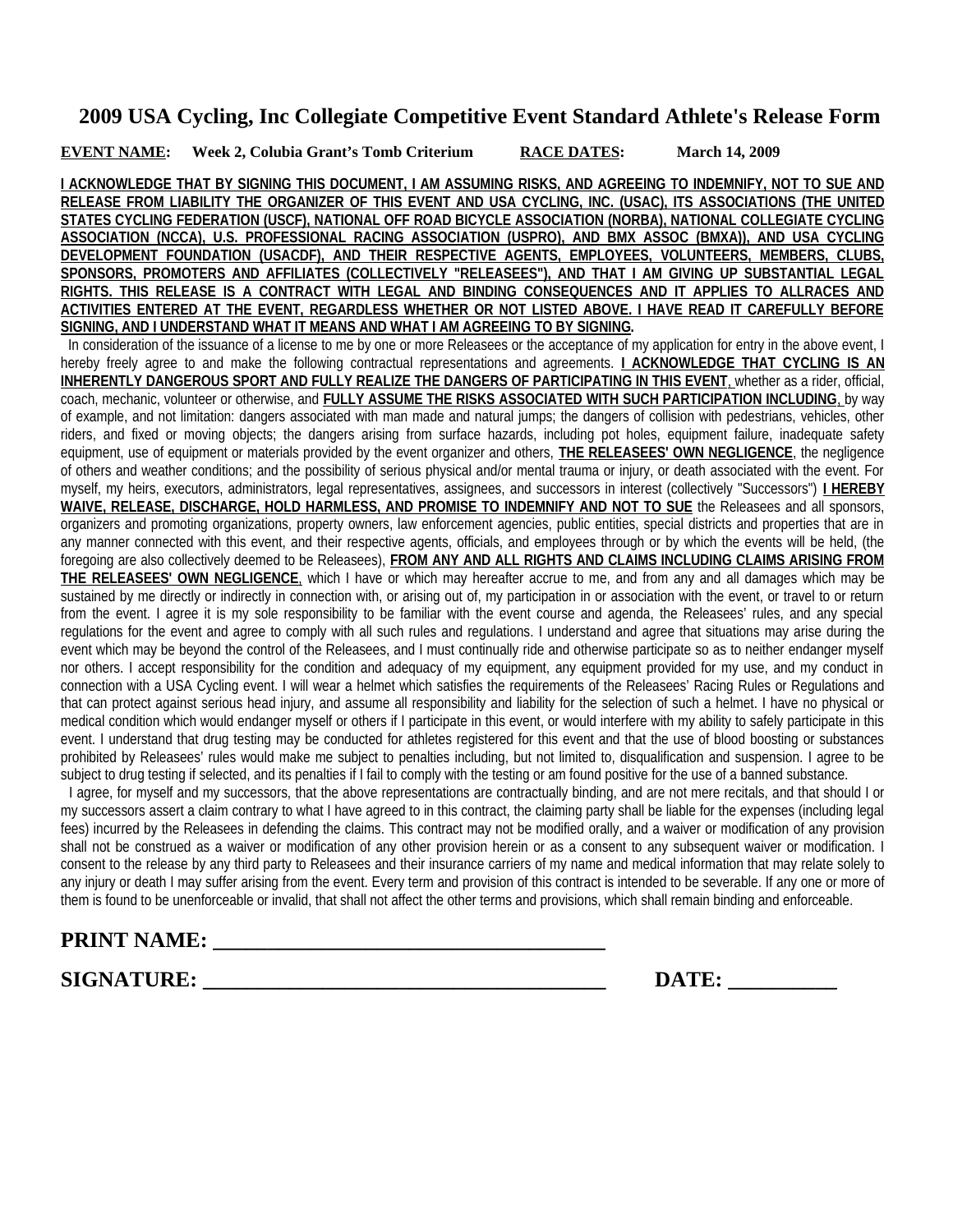**EVENT NAME:** Week 2, Stevens Duck Country Criterium RACE DATES: March 15, 2009

**I ACKNOWLEDGE THAT BY SIGNING THIS DOCUMENT, I AM ASSUMING RISKS, AND AGREEING TO INDEMNIFY, NOT TO SUE AND RELEASE FROM LIABILITY THE ORGANIZER OF THIS EVENT AND USA CYCLING, INC. (USAC), ITS ASSOCIATIONS (THE UNITED STATES CYCLING FEDERATION (USCF), NATIONAL OFF ROAD BICYCLE ASSOCIATION (NORBA), NATIONAL COLLEGIATE CYCLING ASSOCIATION (NCCA), U.S. PROFESSIONAL RACING ASSOCIATION (USPRO), AND BMX ASSOC (BMXA)), AND USA CYCLING DEVELOPMENT FOUNDATION (USACDF), AND THEIR RESPECTIVE AGENTS, EMPLOYEES, VOLUNTEERS, MEMBERS, CLUBS, SPONSORS, PROMOTERS AND AFFILIATES (COLLECTIVELY "RELEASEES"), AND THAT I AM GIVING UP SUBSTANTIAL LEGAL RIGHTS. THIS RELEASE IS A CONTRACT WITH LEGAL AND BINDING CONSEQUENCES AND IT APPLIES TO ALLRACES AND ACTIVITIES ENTERED AT THE EVENT, REGARDLESS WHETHER OR NOT LISTED ABOVE. I HAVE READ IT CAREFULLY BEFORE SIGNING, AND I UNDERSTAND WHAT IT MEANS AND WHAT I AM AGREEING TO BY SIGNING.**

 In consideration of the issuance of a license to me by one or more Releasees or the acceptance of my application for entry in the above event, I hereby freely agree to and make the following contractual representations and agreements. **I ACKNOWLEDGE THAT CYCLING IS AN INHERENTLY DANGEROUS SPORT AND FULLY REALIZE THE DANGERS OF PARTICIPATING IN THIS EVENT**, whether as a rider, official, coach, mechanic, volunteer or otherwise, and **FULLY ASSUME THE RISKS ASSOCIATED WITH SUCH PARTICIPATION INCLUDING** , by way of example, and not limitation: dangers associated with man made and natural jumps; the dangers of collision with pedestrians, vehicles, other riders, and fixed or moving objects; the dangers arising from surface hazards, including pot holes, equipment failure, inadequate safety equipment, use of equipment or materials provided by the event organizer and others, **THE RELEASEES' OWN NEGLIGENCE**, the negligence of others and weather conditions; and the possibility of serious physical and/or mental trauma or injury, or death associated with the event. For myself, my heirs, executors, administrators, legal representatives, assignees, and successors in interest (collectively "Successors") **I HEREBY WAIVE, RELEASE, DISCHARGE, HOLD HARMLESS, AND PROMISE TO INDEMNIFY AND NOT TO SUE** the Releasees and all sponsors, organizers and promoting organizations, property owners, law enforcement agencies, public entities, special districts and properties that are in any manner connected with this event, and their respective agents, officials, and employees through or by which the events will be held, (the foregoing are also collectively deemed to be Releasees), **FROM ANY AND ALL RIGHTS AND CLAIMS INCLUDING CLAIMS ARISING FROM THE RELEASEES' OWN NEGLIGENCE**, which I have or which may hereafter accrue to me, and from any and all damages which may be sustained by me directly or indirectly in connection with, or arising out of, my participation in or association with the event, or travel to or return from the event. I agree it is my sole responsibility to be familiar with the event course and agenda, the Releasees' rules, and any special regulations for the event and agree to comply with all such rules and regulations. I understand and agree that situations may arise during the event which may be beyond the control of the Releasees, and I must continually ride and otherwise participate so as to neither endanger myself nor others. I accept responsibility for the condition and adequacy of my equipment, any equipment provided for my use, and my conduct in connection with a USA Cycling event. I will wear a helmet which satisfies the requirements of the Releasees' Racing Rules or Regulations and that can protect against serious head injury, and assume all responsibility and liability for the selection of such a helmet. I have no physical or medical condition which would endanger myself or others if I participate in this event, or would interfere with my ability to safely participate in this event. I understand that drug testing may be conducted for athletes registered for this event and that the use of blood boosting or substances prohibited by Releasees' rules would make me subject to penalties including, but not limited to, disqualification and suspension. I agree to be subject to drug testing if selected, and its penalties if I fail to comply with the testing or am found positive for the use of a banned substance.

 I agree, for myself and my successors, that the above representations are contractually binding, and are not mere recitals, and that should I or my successors assert a claim contrary to what I have agreed to in this contract, the claiming party shall be liable for the expenses (including legal fees) incurred by the Releasees in defending the claims. This contract may not be modified orally, and a waiver or modification of any provision shall not be construed as a waiver or modification of any other provision herein or as a consent to any subsequent waiver or modification. I consent to the release by any third party to Releasees and their insurance carriers of my name and medical information that may relate solely to any injury or death I may suffer arising from the event. Every term and provision of this contract is intended to be severable. If any one or more of them is found to be unenforceable or invalid, that shall not affect the other terms and provisions, which shall remain binding and enforceable.

# **PRINT NAME: \_\_\_\_\_\_\_\_\_\_\_\_\_\_\_\_\_\_\_\_\_\_\_\_\_\_\_\_\_\_\_\_\_\_\_\_**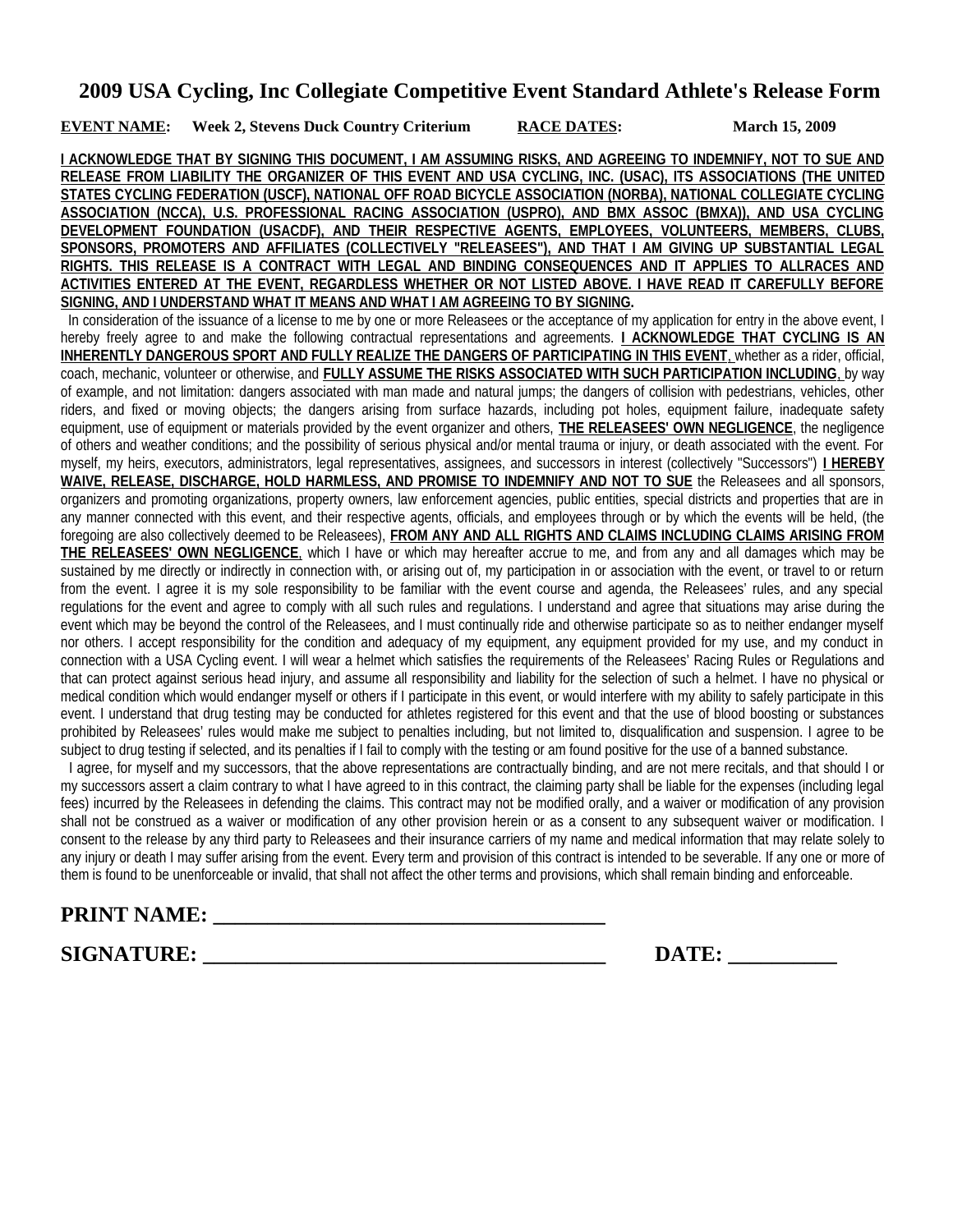**EVENT NAME: Week 3, UDelaware Blue Hen Dual State Showdown RACE DATES: March 21-22, 2009**

**I ACKNOWLEDGE THAT BY SIGNING THIS DOCUMENT, I AM ASSUMING RISKS, AND AGREEING TO INDEMNIFY, NOT TO SUE AND RELEASE FROM LIABILITY THE ORGANIZER OF THIS EVENT AND USA CYCLING, INC. (USAC), ITS ASSOCIATIONS (THE UNITED STATES CYCLING FEDERATION (USCF), NATIONAL OFF ROAD BICYCLE ASSOCIATION (NORBA), NATIONAL COLLEGIATE CYCLING ASSOCIATION (NCCA), U.S. PROFESSIONAL RACING ASSOCIATION (USPRO), AND BMX ASSOC (BMXA)), AND USA CYCLING DEVELOPMENT FOUNDATION (USACDF), AND THEIR RESPECTIVE AGENTS, EMPLOYEES, VOLUNTEERS, MEMBERS, CLUBS, SPONSORS, PROMOTERS AND AFFILIATES (COLLECTIVELY "RELEASEES"), AND THAT I AM GIVING UP SUBSTANTIAL LEGAL RIGHTS. THIS RELEASE IS A CONTRACT WITH LEGAL AND BINDING CONSEQUENCES AND IT APPLIES TO ALLRACES AND ACTIVITIES ENTERED AT THE EVENT, REGARDLESS WHETHER OR NOT LISTED ABOVE. I HAVE READ IT CAREFULLY BEFORE SIGNING, AND I UNDERSTAND WHAT IT MEANS AND WHAT I AM AGREEING TO BY SIGNING.**

 In consideration of the issuance of a license to me by one or more Releasees or the acceptance of my application for entry in the above event, I hereby freely agree to and make the following contractual representations and agreements. **I ACKNOWLEDGE THAT CYCLING IS AN INHERENTLY DANGEROUS SPORT AND FULLY REALIZE THE DANGERS OF PARTICIPATING IN THIS EVENT**, whether as a rider, official, coach, mechanic, volunteer or otherwise, and **FULLY ASSUME THE RISKS ASSOCIATED WITH SUCH PARTICIPATION INCLUDING** , by way of example, and not limitation: dangers associated with man made and natural jumps; the dangers of collision with pedestrians, vehicles, other riders, and fixed or moving objects; the dangers arising from surface hazards, including pot holes, equipment failure, inadequate safety equipment, use of equipment or materials provided by the event organizer and others, **THE RELEASEES' OWN NEGLIGENCE**, the negligence of others and weather conditions; and the possibility of serious physical and/or mental trauma or injury, or death associated with the event. For myself, my heirs, executors, administrators, legal representatives, assignees, and successors in interest (collectively "Successors") **I HEREBY WAIVE, RELEASE, DISCHARGE, HOLD HARMLESS, AND PROMISE TO INDEMNIFY AND NOT TO SUE** the Releasees and all sponsors, organizers and promoting organizations, property owners, law enforcement agencies, public entities, special districts and properties that are in any manner connected with this event, and their respective agents, officials, and employees through or by which the events will be held, (the foregoing are also collectively deemed to be Releasees), **FROM ANY AND ALL RIGHTS AND CLAIMS INCLUDING CLAIMS ARISING FROM THE RELEASEES' OWN NEGLIGENCE**, which I have or which may hereafter accrue to me, and from any and all damages which may be sustained by me directly or indirectly in connection with, or arising out of, my participation in or association with the event, or travel to or return from the event. I agree it is my sole responsibility to be familiar with the event course and agenda, the Releasees' rules, and any special regulations for the event and agree to comply with all such rules and regulations. I understand and agree that situations may arise during the event which may be beyond the control of the Releasees, and I must continually ride and otherwise participate so as to neither endanger myself nor others. I accept responsibility for the condition and adequacy of my equipment, any equipment provided for my use, and my conduct in connection with a USA Cycling event. I will wear a helmet which satisfies the requirements of the Releasees' Racing Rules or Regulations and that can protect against serious head injury, and assume all responsibility and liability for the selection of such a helmet. I have no physical or medical condition which would endanger myself or others if I participate in this event, or would interfere with my ability to safely participate in this event. I understand that drug testing may be conducted for athletes registered for this event and that the use of blood boosting or substances prohibited by Releasees' rules would make me subject to penalties including, but not limited to, disqualification and suspension. I agree to be subject to drug testing if selected, and its penalties if I fail to comply with the testing or am found positive for the use of a banned substance.

 I agree, for myself and my successors, that the above representations are contractually binding, and are not mere recitals, and that should I or my successors assert a claim contrary to what I have agreed to in this contract, the claiming party shall be liable for the expenses (including legal fees) incurred by the Releasees in defending the claims. This contract may not be modified orally, and a waiver or modification of any provision shall not be construed as a waiver or modification of any other provision herein or as a consent to any subsequent waiver or modification. I consent to the release by any third party to Releasees and their insurance carriers of my name and medical information that may relate solely to any injury or death I may suffer arising from the event. Every term and provision of this contract is intended to be severable. If any one or more of them is found to be unenforceable or invalid, that shall not affect the other terms and provisions, which shall remain binding and enforceable.

# **PRINT NAME: \_\_\_\_\_\_\_\_\_\_\_\_\_\_\_\_\_\_\_\_\_\_\_\_\_\_\_\_\_\_\_\_\_\_\_\_**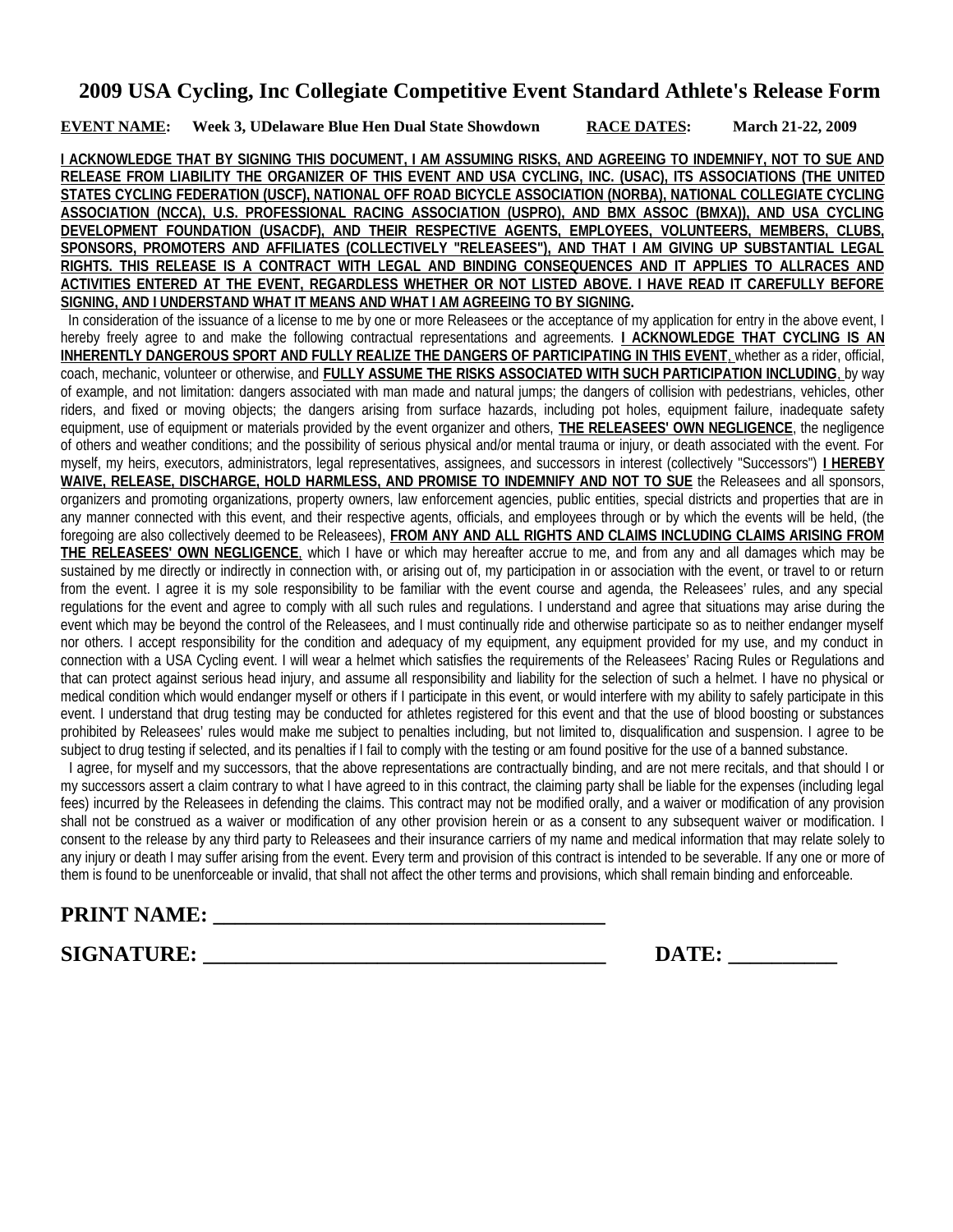#### **EVENT NAME: Week 4, Philly Phyler RACE DATES: March 28-29, 2009**

**I ACKNOWLEDGE THAT BY SIGNING THIS DOCUMENT, I AM ASSUMING RISKS, AND AGREEING TO INDEMNIFY, NOT TO SUE AND RELEASE FROM LIABILITY THE ORGANIZER OF THIS EVENT AND USA CYCLING, INC. (USAC), ITS ASSOCIATIONS (THE UNITED STATES CYCLING FEDERATION (USCF), NATIONAL OFF ROAD BICYCLE ASSOCIATION (NORBA), NATIONAL COLLEGIATE CYCLING ASSOCIATION (NCCA), U.S. PROFESSIONAL RACING ASSOCIATION (USPRO), AND BMX ASSOC (BMXA)), AND USA CYCLING DEVELOPMENT FOUNDATION (USACDF), AND THEIR RESPECTIVE AGENTS, EMPLOYEES, VOLUNTEERS, MEMBERS, CLUBS, SPONSORS, PROMOTERS AND AFFILIATES (COLLECTIVELY "RELEASEES"), AND THAT I AM GIVING UP SUBSTANTIAL LEGAL RIGHTS. THIS RELEASE IS A CONTRACT WITH LEGAL AND BINDING CONSEQUENCES AND IT APPLIES TO ALLRACES AND ACTIVITIES ENTERED AT THE EVENT, REGARDLESS WHETHER OR NOT LISTED ABOVE. I HAVE READ IT CAREFULLY BEFORE SIGNING, AND I UNDERSTAND WHAT IT MEANS AND WHAT I AM AGREEING TO BY SIGNING.**

 In consideration of the issuance of a license to me by one or more Releasees or the acceptance of my application for entry in the above event, I hereby freely agree to and make the following contractual representations and agreements. **I ACKNOWLEDGE THAT CYCLING IS AN INHERENTLY DANGEROUS SPORT AND FULLY REALIZE THE DANGERS OF PARTICIPATING IN THIS EVENT**, whether as a rider, official, coach, mechanic, volunteer or otherwise, and **FULLY ASSUME THE RISKS ASSOCIATED WITH SUCH PARTICIPATION INCLUDING** , by way of example, and not limitation: dangers associated with man made and natural jumps; the dangers of collision with pedestrians, vehicles, other riders, and fixed or moving objects; the dangers arising from surface hazards, including pot holes, equipment failure, inadequate safety equipment, use of equipment or materials provided by the event organizer and others, **THE RELEASEES' OWN NEGLIGENCE**, the negligence of others and weather conditions; and the possibility of serious physical and/or mental trauma or injury, or death associated with the event. For myself, my heirs, executors, administrators, legal representatives, assignees, and successors in interest (collectively "Successors") **I HEREBY WAIVE, RELEASE, DISCHARGE, HOLD HARMLESS, AND PROMISE TO INDEMNIFY AND NOT TO SUE** the Releasees and all sponsors, organizers and promoting organizations, property owners, law enforcement agencies, public entities, special districts and properties that are in any manner connected with this event, and their respective agents, officials, and employees through or by which the events will be held, (the foregoing are also collectively deemed to be Releasees), **FROM ANY AND ALL RIGHTS AND CLAIMS INCLUDING CLAIMS ARISING FROM THE RELEASEES' OWN NEGLIGENCE**, which I have or which may hereafter accrue to me, and from any and all damages which may be sustained by me directly or indirectly in connection with, or arising out of, my participation in or association with the event, or travel to or return from the event. I agree it is my sole responsibility to be familiar with the event course and agenda, the Releasees' rules, and any special regulations for the event and agree to comply with all such rules and regulations. I understand and agree that situations may arise during the event which may be beyond the control of the Releasees, and I must continually ride and otherwise participate so as to neither endanger myself nor others. I accept responsibility for the condition and adequacy of my equipment, any equipment provided for my use, and my conduct in connection with a USA Cycling event. I will wear a helmet which satisfies the requirements of the Releasees' Racing Rules or Regulations and that can protect against serious head injury, and assume all responsibility and liability for the selection of such a helmet. I have no physical or medical condition which would endanger myself or others if I participate in this event, or would interfere with my ability to safely participate in this event. I understand that drug testing may be conducted for athletes registered for this event and that the use of blood boosting or substances prohibited by Releasees' rules would make me subject to penalties including, but not limited to, disqualification and suspension. I agree to be subject to drug testing if selected, and its penalties if I fail to comply with the testing or am found positive for the use of a banned substance.

 I agree, for myself and my successors, that the above representations are contractually binding, and are not mere recitals, and that should I or my successors assert a claim contrary to what I have agreed to in this contract, the claiming party shall be liable for the expenses (including legal fees) incurred by the Releasees in defending the claims. This contract may not be modified orally, and a waiver or modification of any provision shall not be construed as a waiver or modification of any other provision herein or as a consent to any subsequent waiver or modification. I consent to the release by any third party to Releasees and their insurance carriers of my name and medical information that may relate solely to any injury or death I may suffer arising from the event. Every term and provision of this contract is intended to be severable. If any one or more of them is found to be unenforceable or invalid, that shall not affect the other terms and provisions, which shall remain binding and enforceable.

# **PRINT NAME: \_\_\_\_\_\_\_\_\_\_\_\_\_\_\_\_\_\_\_\_\_\_\_\_\_\_\_\_\_\_\_\_\_\_\_\_**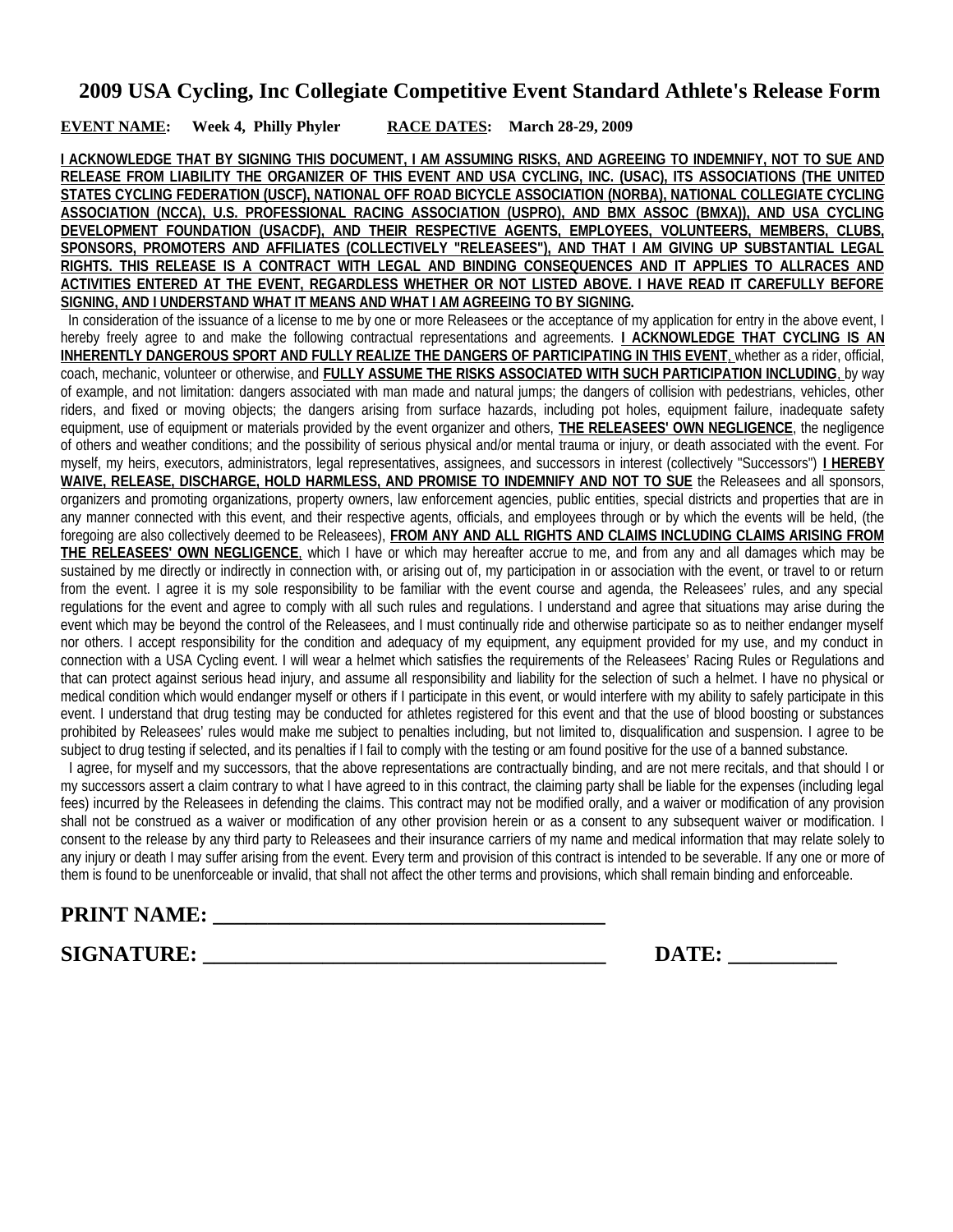#### **EVENT NAME:** Week 5, 26<sup>th</sup> Army Spring Classic RACE DATES: April 4-5, 2009

**I ACKNOWLEDGE THAT BY SIGNING THIS DOCUMENT, I AM ASSUMING RISKS, AND AGREEING TO INDEMNIFY, NOT TO SUE AND RELEASE FROM LIABILITY THE ORGANIZER OF THIS EVENT AND USA CYCLING, INC. (USAC), ITS ASSOCIATIONS (THE UNITED STATES CYCLING FEDERATION (USCF), NATIONAL OFF ROAD BICYCLE ASSOCIATION (NORBA), NATIONAL COLLEGIATE CYCLING ASSOCIATION (NCCA), U.S. PROFESSIONAL RACING ASSOCIATION (USPRO), AND BMX ASSOC (BMXA)), AND USA CYCLING DEVELOPMENT FOUNDATION (USACDF), AND THEIR RESPECTIVE AGENTS, EMPLOYEES, VOLUNTEERS, MEMBERS, CLUBS, SPONSORS, PROMOTERS AND AFFILIATES (COLLECTIVELY "RELEASEES"), AND THAT I AM GIVING UP SUBSTANTIAL LEGAL RIGHTS. THIS RELEASE IS A CONTRACT WITH LEGAL AND BINDING CONSEQUENCES AND IT APPLIES TO ALLRACES AND ACTIVITIES ENTERED AT THE EVENT, REGARDLESS WHETHER OR NOT LISTED ABOVE. I HAVE READ IT CAREFULLY BEFORE SIGNING, AND I UNDERSTAND WHAT IT MEANS AND WHAT I AM AGREEING TO BY SIGNING.**

 In consideration of the issuance of a license to me by one or more Releasees or the acceptance of my application for entry in the above event, I hereby freely agree to and make the following contractual representations and agreements. **I ACKNOWLEDGE THAT CYCLING IS AN INHERENTLY DANGEROUS SPORT AND FULLY REALIZE THE DANGERS OF PARTICIPATING IN THIS EVENT**, whether as a rider, official, coach, mechanic, volunteer or otherwise, and **FULLY ASSUME THE RISKS ASSOCIATED WITH SUCH PARTICIPATION INCLUDING** , by way of example, and not limitation: dangers associated with man made and natural jumps; the dangers of collision with pedestrians, vehicles, other riders, and fixed or moving objects; the dangers arising from surface hazards, including pot holes, equipment failure, inadequate safety equipment, use of equipment or materials provided by the event organizer and others, **THE RELEASEES' OWN NEGLIGENCE**, the negligence of others and weather conditions; and the possibility of serious physical and/or mental trauma or injury, or death associated with the event. For myself, my heirs, executors, administrators, legal representatives, assignees, and successors in interest (collectively "Successors") **I HEREBY WAIVE, RELEASE, DISCHARGE, HOLD HARMLESS, AND PROMISE TO INDEMNIFY AND NOT TO SUE** the Releasees and all sponsors, organizers and promoting organizations, property owners, law enforcement agencies, public entities, special districts and properties that are in any manner connected with this event, and their respective agents, officials, and employees through or by which the events will be held, (the foregoing are also collectively deemed to be Releasees), **FROM ANY AND ALL RIGHTS AND CLAIMS INCLUDING CLAIMS ARISING FROM THE RELEASEES' OWN NEGLIGENCE**, which I have or which may hereafter accrue to me, and from any and all damages which may be sustained by me directly or indirectly in connection with, or arising out of, my participation in or association with the event, or travel to or return from the event. I agree it is my sole responsibility to be familiar with the event course and agenda, the Releasees' rules, and any special regulations for the event and agree to comply with all such rules and regulations. I understand and agree that situations may arise during the event which may be beyond the control of the Releasees, and I must continually ride and otherwise participate so as to neither endanger myself nor others. I accept responsibility for the condition and adequacy of my equipment, any equipment provided for my use, and my conduct in connection with a USA Cycling event. I will wear a helmet which satisfies the requirements of the Releasees' Racing Rules or Regulations and that can protect against serious head injury, and assume all responsibility and liability for the selection of such a helmet. I have no physical or medical condition which would endanger myself or others if I participate in this event, or would interfere with my ability to safely participate in this event. I understand that drug testing may be conducted for athletes registered for this event and that the use of blood boosting or substances prohibited by Releasees' rules would make me subject to penalties including, but not limited to, disqualification and suspension. I agree to be subject to drug testing if selected, and its penalties if I fail to comply with the testing or am found positive for the use of a banned substance.

 I agree, for myself and my successors, that the above representations are contractually binding, and are not mere recitals, and that should I or my successors assert a claim contrary to what I have agreed to in this contract, the claiming party shall be liable for the expenses (including legal fees) incurred by the Releasees in defending the claims. This contract may not be modified orally, and a waiver or modification of any provision shall not be construed as a waiver or modification of any other provision herein or as a consent to any subsequent waiver or modification. I consent to the release by any third party to Releasees and their insurance carriers of my name and medical information that may relate solely to any injury or death I may suffer arising from the event. Every term and provision of this contract is intended to be severable. If any one or more of them is found to be unenforceable or invalid, that shall not affect the other terms and provisions, which shall remain binding and enforceable.

## **PRINT NAME: \_\_\_\_\_\_\_\_\_\_\_\_\_\_\_\_\_\_\_\_\_\_\_\_\_\_\_\_\_\_\_\_\_\_\_\_**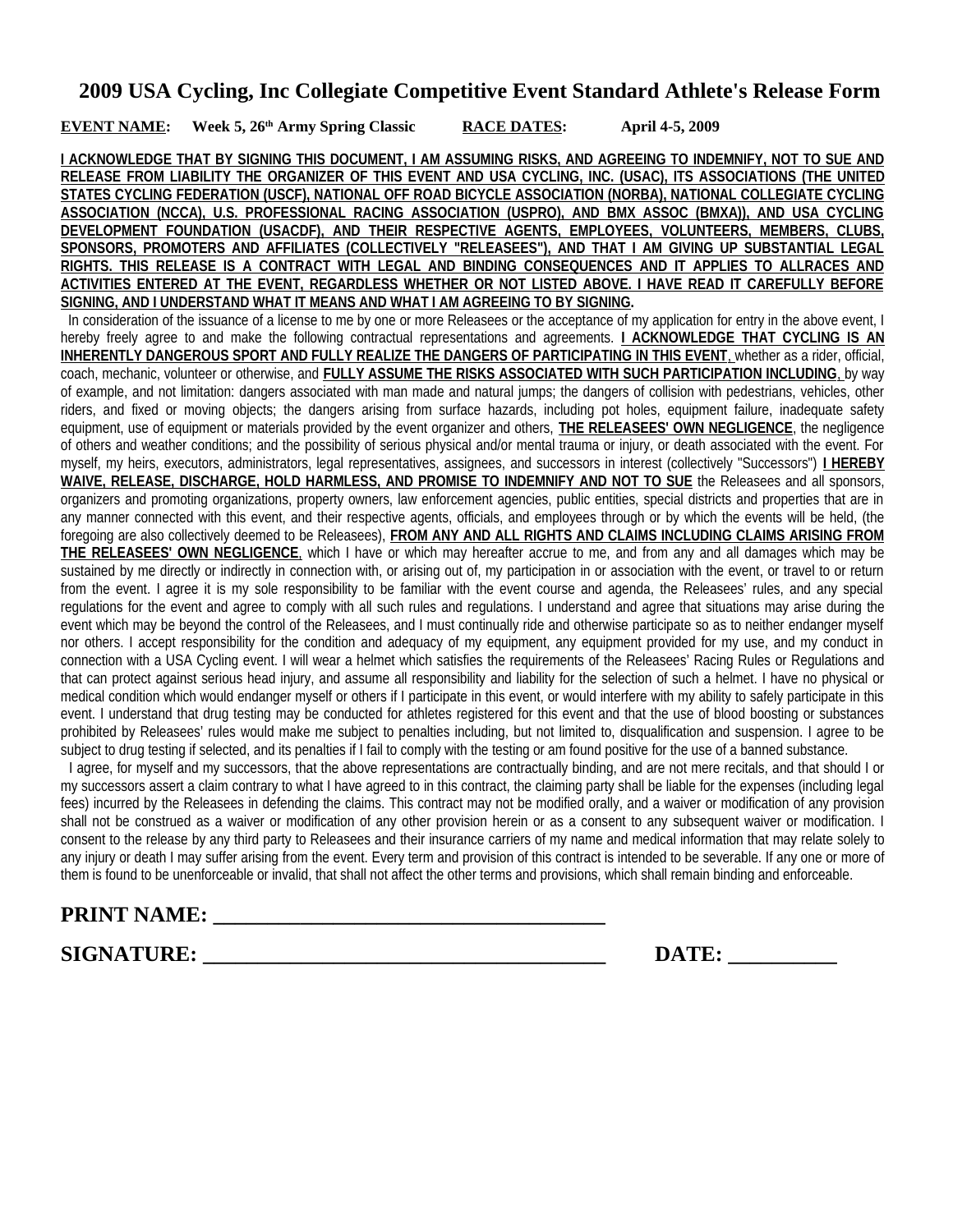**EVENT NAME: Week 6, Yale Lux et Velocitas RACE DATES: April 11-12, 2009**

**I ACKNOWLEDGE THAT BY SIGNING THIS DOCUMENT, I AM ASSUMING RISKS, AND AGREEING TO INDEMNIFY, NOT TO SUE AND RELEASE FROM LIABILITY THE ORGANIZER OF THIS EVENT AND USA CYCLING, INC. (USAC), ITS ASSOCIATIONS (THE UNITED STATES CYCLING FEDERATION (USCF), NATIONAL OFF ROAD BICYCLE ASSOCIATION (NORBA), NATIONAL COLLEGIATE CYCLING ASSOCIATION (NCCA), U.S. PROFESSIONAL RACING ASSOCIATION (USPRO), AND BMX ASSOC (BMXA)), AND USA CYCLING DEVELOPMENT FOUNDATION (USACDF), AND THEIR RESPECTIVE AGENTS, EMPLOYEES, VOLUNTEERS, MEMBERS, CLUBS, SPONSORS, PROMOTERS AND AFFILIATES (COLLECTIVELY "RELEASEES"), AND THAT I AM GIVING UP SUBSTANTIAL LEGAL RIGHTS. THIS RELEASE IS A CONTRACT WITH LEGAL AND BINDING CONSEQUENCES AND IT APPLIES TO ALLRACES AND ACTIVITIES ENTERED AT THE EVENT, REGARDLESS WHETHER OR NOT LISTED ABOVE. I HAVE READ IT CAREFULLY BEFORE SIGNING, AND I UNDERSTAND WHAT IT MEANS AND WHAT I AM AGREEING TO BY SIGNING.**

 In consideration of the issuance of a license to me by one or more Releasees or the acceptance of my application for entry in the above event, I hereby freely agree to and make the following contractual representations and agreements. **I ACKNOWLEDGE THAT CYCLING IS AN INHERENTLY DANGEROUS SPORT AND FULLY REALIZE THE DANGERS OF PARTICIPATING IN THIS EVENT**, whether as a rider, official, coach, mechanic, volunteer or otherwise, and **FULLY ASSUME THE RISKS ASSOCIATED WITH SUCH PARTICIPATION INCLUDING** , by way of example, and not limitation: dangers associated with man made and natural jumps; the dangers of collision with pedestrians, vehicles, other riders, and fixed or moving objects; the dangers arising from surface hazards, including pot holes, equipment failure, inadequate safety equipment, use of equipment or materials provided by the event organizer and others, **THE RELEASEES' OWN NEGLIGENCE**, the negligence of others and weather conditions; and the possibility of serious physical and/or mental trauma or injury, or death associated with the event. For myself, my heirs, executors, administrators, legal representatives, assignees, and successors in interest (collectively "Successors") **I HEREBY WAIVE, RELEASE, DISCHARGE, HOLD HARMLESS, AND PROMISE TO INDEMNIFY AND NOT TO SUE** the Releasees and all sponsors, organizers and promoting organizations, property owners, law enforcement agencies, public entities, special districts and properties that are in any manner connected with this event, and their respective agents, officials, and employees through or by which the events will be held, (the foregoing are also collectively deemed to be Releasees), **FROM ANY AND ALL RIGHTS AND CLAIMS INCLUDING CLAIMS ARISING FROM THE RELEASEES' OWN NEGLIGENCE**, which I have or which may hereafter accrue to me, and from any and all damages which may be sustained by me directly or indirectly in connection with, or arising out of, my participation in or association with the event, or travel to or return from the event. I agree it is my sole responsibility to be familiar with the event course and agenda, the Releasees' rules, and any special regulations for the event and agree to comply with all such rules and regulations. I understand and agree that situations may arise during the event which may be beyond the control of the Releasees, and I must continually ride and otherwise participate so as to neither endanger myself nor others. I accept responsibility for the condition and adequacy of my equipment, any equipment provided for my use, and my conduct in connection with a USA Cycling event. I will wear a helmet which satisfies the requirements of the Releasees' Racing Rules or Regulations and that can protect against serious head injury, and assume all responsibility and liability for the selection of such a helmet. I have no physical or medical condition which would endanger myself or others if I participate in this event, or would interfere with my ability to safely participate in this event. I understand that drug testing may be conducted for athletes registered for this event and that the use of blood boosting or substances prohibited by Releasees' rules would make me subject to penalties including, but not limited to, disqualification and suspension. I agree to be subject to drug testing if selected, and its penalties if I fail to comply with the testing or am found positive for the use of a banned substance.

 I agree, for myself and my successors, that the above representations are contractually binding, and are not mere recitals, and that should I or my successors assert a claim contrary to what I have agreed to in this contract, the claiming party shall be liable for the expenses (including legal fees) incurred by the Releasees in defending the claims. This contract may not be modified orally, and a waiver or modification of any provision shall not be construed as a waiver or modification of any other provision herein or as a consent to any subsequent waiver or modification. I consent to the release by any third party to Releasees and their insurance carriers of my name and medical information that may relate solely to any injury or death I may suffer arising from the event. Every term and provision of this contract is intended to be severable. If any one or more of them is found to be unenforceable or invalid, that shall not affect the other terms and provisions, which shall remain binding and enforceable.

# **PRINT NAME: \_\_\_\_\_\_\_\_\_\_\_\_\_\_\_\_\_\_\_\_\_\_\_\_\_\_\_\_\_\_\_\_\_\_\_\_**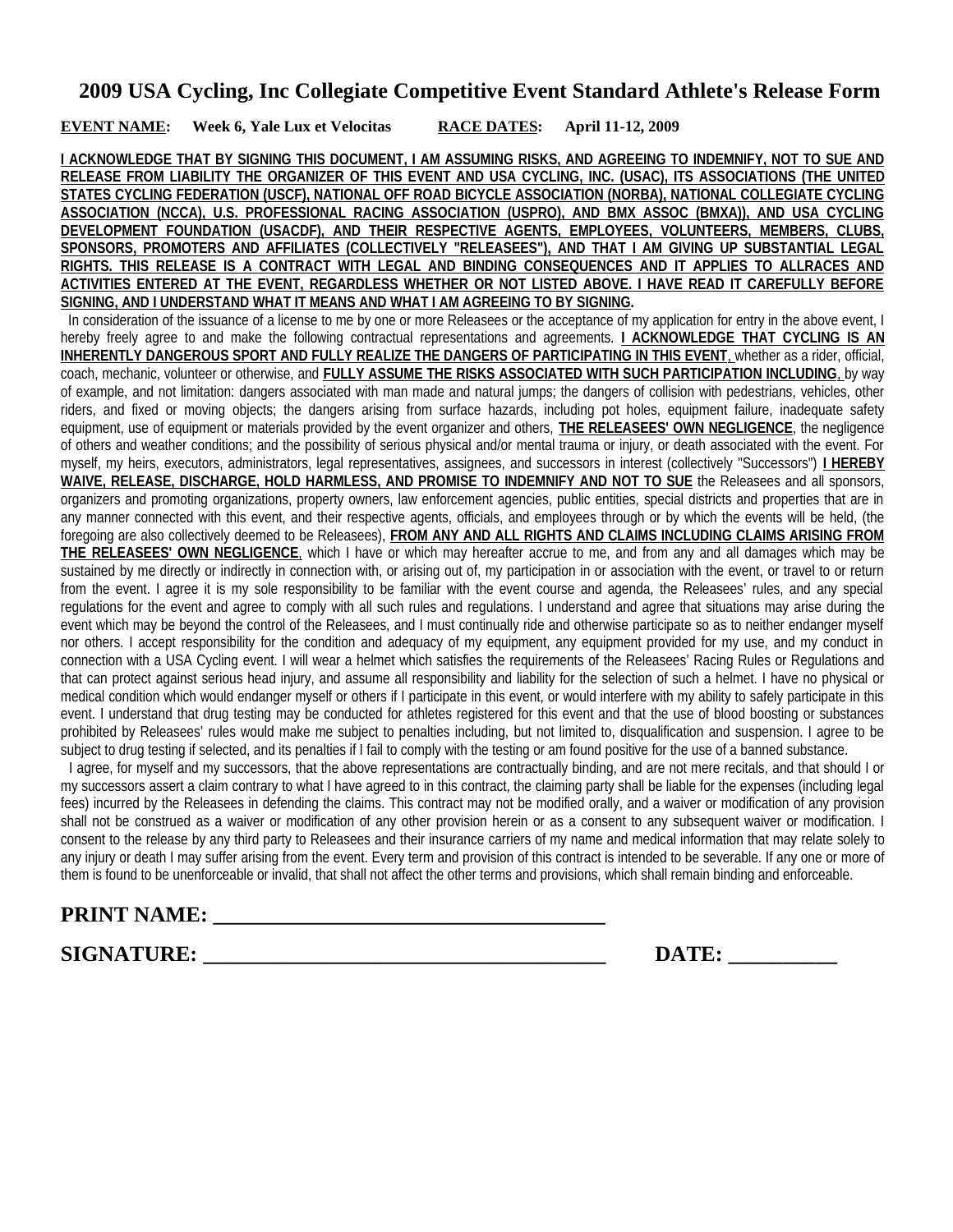**EVENT NAME: Week 7, Dartmouth L'Enfer du Nortd RACE DATES: April 18-19, 2009**

**I ACKNOWLEDGE THAT BY SIGNING THIS DOCUMENT, I AM ASSUMING RISKS, AND AGREEING TO INDEMNIFY, NOT TO SUE AND RELEASE FROM LIABILITY THE ORGANIZER OF THIS EVENT AND USA CYCLING, INC. (USAC), ITS ASSOCIATIONS (THE UNITED STATES CYCLING FEDERATION (USCF), NATIONAL OFF ROAD BICYCLE ASSOCIATION (NORBA), NATIONAL COLLEGIATE CYCLING ASSOCIATION (NCCA), U.S. PROFESSIONAL RACING ASSOCIATION (USPRO), AND BMX ASSOC (BMXA)), AND USA CYCLING DEVELOPMENT FOUNDATION (USACDF), AND THEIR RESPECTIVE AGENTS, EMPLOYEES, VOLUNTEERS, MEMBERS, CLUBS, SPONSORS, PROMOTERS AND AFFILIATES (COLLECTIVELY "RELEASEES"), AND THAT I AM GIVING UP SUBSTANTIAL LEGAL RIGHTS. THIS RELEASE IS A CONTRACT WITH LEGAL AND BINDING CONSEQUENCES AND IT APPLIES TO ALLRACES AND ACTIVITIES ENTERED AT THE EVENT, REGARDLESS WHETHER OR NOT LISTED ABOVE. I HAVE READ IT CAREFULLY BEFORE SIGNING, AND I UNDERSTAND WHAT IT MEANS AND WHAT I AM AGREEING TO BY SIGNING.**

 In consideration of the issuance of a license to me by one or more Releasees or the acceptance of my application for entry in the above event, I hereby freely agree to and make the following contractual representations and agreements. **I ACKNOWLEDGE THAT CYCLING IS AN INHERENTLY DANGEROUS SPORT AND FULLY REALIZE THE DANGERS OF PARTICIPATING IN THIS EVENT**, whether as a rider, official, coach, mechanic, volunteer or otherwise, and **FULLY ASSUME THE RISKS ASSOCIATED WITH SUCH PARTICIPATION INCLUDING** , by way of example, and not limitation: dangers associated with man made and natural jumps; the dangers of collision with pedestrians, vehicles, other riders, and fixed or moving objects; the dangers arising from surface hazards, including pot holes, equipment failure, inadequate safety equipment, use of equipment or materials provided by the event organizer and others, **THE RELEASEES' OWN NEGLIGENCE**, the negligence of others and weather conditions; and the possibility of serious physical and/or mental trauma or injury, or death associated with the event. For myself, my heirs, executors, administrators, legal representatives, assignees, and successors in interest (collectively "Successors") **I HEREBY WAIVE, RELEASE, DISCHARGE, HOLD HARMLESS, AND PROMISE TO INDEMNIFY AND NOT TO SUE** the Releasees and all sponsors, organizers and promoting organizations, property owners, law enforcement agencies, public entities, special districts and properties that are in any manner connected with this event, and their respective agents, officials, and employees through or by which the events will be held, (the foregoing are also collectively deemed to be Releasees), **FROM ANY AND ALL RIGHTS AND CLAIMS INCLUDING CLAIMS ARISING FROM THE RELEASEES' OWN NEGLIGENCE**, which I have or which may hereafter accrue to me, and from any and all damages which may be sustained by me directly or indirectly in connection with, or arising out of, my participation in or association with the event, or travel to or return from the event. I agree it is my sole responsibility to be familiar with the event course and agenda, the Releasees' rules, and any special regulations for the event and agree to comply with all such rules and regulations. I understand and agree that situations may arise during the event which may be beyond the control of the Releasees, and I must continually ride and otherwise participate so as to neither endanger myself nor others. I accept responsibility for the condition and adequacy of my equipment, any equipment provided for my use, and my conduct in connection with a USA Cycling event. I will wear a helmet which satisfies the requirements of the Releasees' Racing Rules or Regulations and that can protect against serious head injury, and assume all responsibility and liability for the selection of such a helmet. I have no physical or medical condition which would endanger myself or others if I participate in this event, or would interfere with my ability to safely participate in this event. I understand that drug testing may be conducted for athletes registered for this event and that the use of blood boosting or substances prohibited by Releasees' rules would make me subject to penalties including, but not limited to, disqualification and suspension. I agree to be subject to drug testing if selected, and its penalties if I fail to comply with the testing or am found positive for the use of a banned substance.

 I agree, for myself and my successors, that the above representations are contractually binding, and are not mere recitals, and that should I or my successors assert a claim contrary to what I have agreed to in this contract, the claiming party shall be liable for the expenses (including legal fees) incurred by the Releasees in defending the claims. This contract may not be modified orally, and a waiver or modification of any provision shall not be construed as a waiver or modification of any other provision herein or as a consent to any subsequent waiver or modification. I consent to the release by any third party to Releasees and their insurance carriers of my name and medical information that may relate solely to any injury or death I may suffer arising from the event. Every term and provision of this contract is intended to be severable. If any one or more of them is found to be unenforceable or invalid, that shall not affect the other terms and provisions, which shall remain binding and enforceable.

# **PRINT NAME: \_\_\_\_\_\_\_\_\_\_\_\_\_\_\_\_\_\_\_\_\_\_\_\_\_\_\_\_\_\_\_\_\_\_\_\_**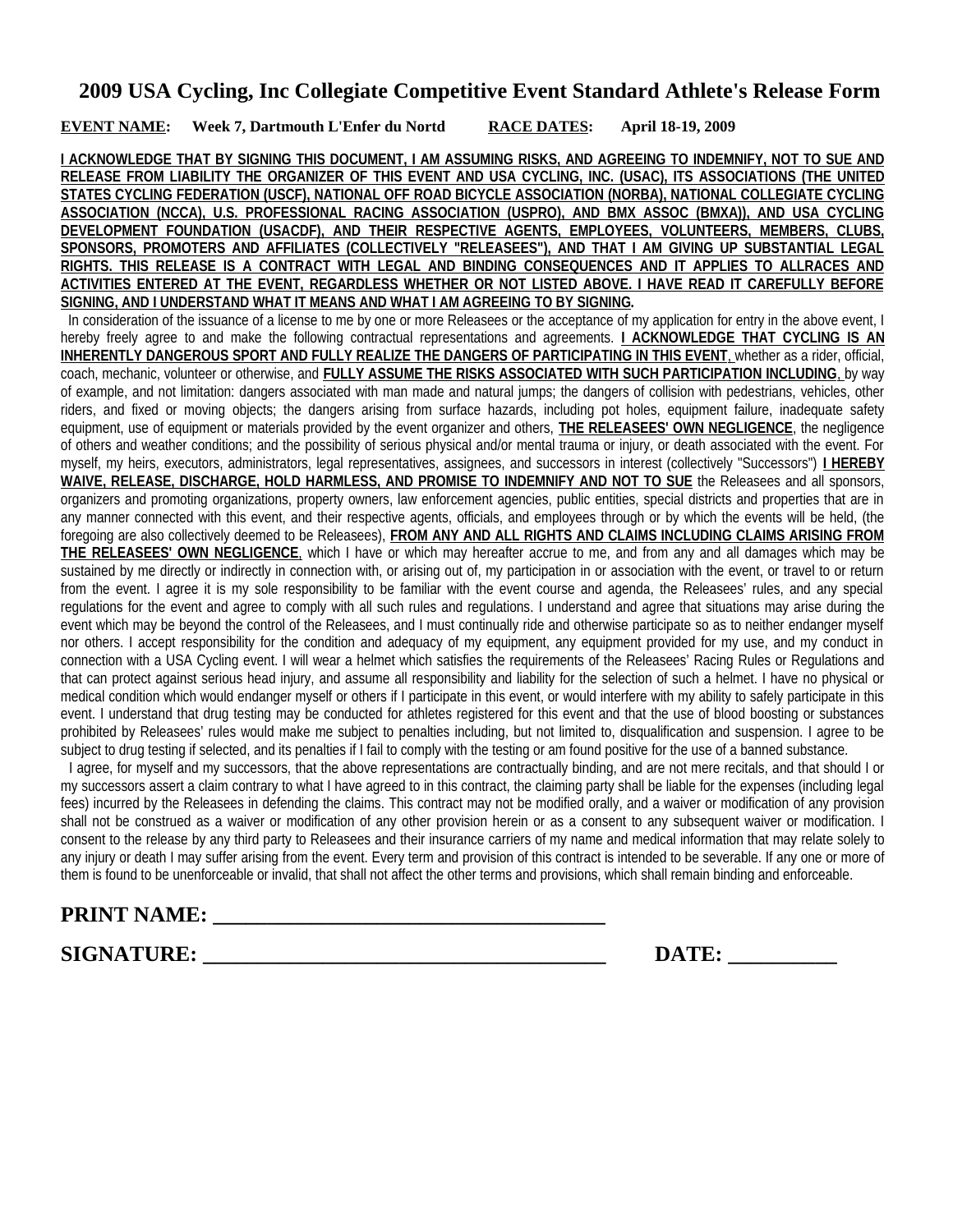#### **EVENT NAME: Week 8, X-Pot 3D by MIT RACE DATES: April 25-26, 2009**

**I ACKNOWLEDGE THAT BY SIGNING THIS DOCUMENT, I AM ASSUMING RISKS, AND AGREEING TO INDEMNIFY, NOT TO SUE AND RELEASE FROM LIABILITY THE ORGANIZER OF THIS EVENT AND USA CYCLING, INC. (USAC), ITS ASSOCIATIONS (THE UNITED STATES CYCLING FEDERATION (USCF), NATIONAL OFF ROAD BICYCLE ASSOCIATION (NORBA), NATIONAL COLLEGIATE CYCLING ASSOCIATION (NCCA), U.S. PROFESSIONAL RACING ASSOCIATION (USPRO), AND BMX ASSOC (BMXA)), AND USA CYCLING DEVELOPMENT FOUNDATION (USACDF), AND THEIR RESPECTIVE AGENTS, EMPLOYEES, VOLUNTEERS, MEMBERS, CLUBS, SPONSORS, PROMOTERS AND AFFILIATES (COLLECTIVELY "RELEASEES"), AND THAT I AM GIVING UP SUBSTANTIAL LEGAL RIGHTS. THIS RELEASE IS A CONTRACT WITH LEGAL AND BINDING CONSEQUENCES AND IT APPLIES TO ALLRACES AND ACTIVITIES ENTERED AT THE EVENT, REGARDLESS WHETHER OR NOT LISTED ABOVE. I HAVE READ IT CAREFULLY BEFORE SIGNING, AND I UNDERSTAND WHAT IT MEANS AND WHAT I AM AGREEING TO BY SIGNING.**

 In consideration of the issuance of a license to me by one or more Releasees or the acceptance of my application for entry in the above event, I hereby freely agree to and make the following contractual representations and agreements. **I ACKNOWLEDGE THAT CYCLING IS AN INHERENTLY DANGEROUS SPORT AND FULLY REALIZE THE DANGERS OF PARTICIPATING IN THIS EVENT**, whether as a rider, official, coach, mechanic, volunteer or otherwise, and **FULLY ASSUME THE RISKS ASSOCIATED WITH SUCH PARTICIPATION INCLUDING** , by way of example, and not limitation: dangers associated with man made and natural jumps; the dangers of collision with pedestrians, vehicles, other riders, and fixed or moving objects; the dangers arising from surface hazards, including pot holes, equipment failure, inadequate safety equipment, use of equipment or materials provided by the event organizer and others, **THE RELEASEES' OWN NEGLIGENCE**, the negligence of others and weather conditions; and the possibility of serious physical and/or mental trauma or injury, or death associated with the event. For myself, my heirs, executors, administrators, legal representatives, assignees, and successors in interest (collectively "Successors") **I HEREBY WAIVE, RELEASE, DISCHARGE, HOLD HARMLESS, AND PROMISE TO INDEMNIFY AND NOT TO SUE** the Releasees and all sponsors, organizers and promoting organizations, property owners, law enforcement agencies, public entities, special districts and properties that are in any manner connected with this event, and their respective agents, officials, and employees through or by which the events will be held, (the foregoing are also collectively deemed to be Releasees), **FROM ANY AND ALL RIGHTS AND CLAIMS INCLUDING CLAIMS ARISING FROM THE RELEASEES' OWN NEGLIGENCE**, which I have or which may hereafter accrue to me, and from any and all damages which may be sustained by me directly or indirectly in connection with, or arising out of, my participation in or association with the event, or travel to or return from the event. I agree it is my sole responsibility to be familiar with the event course and agenda, the Releasees' rules, and any special regulations for the event and agree to comply with all such rules and regulations. I understand and agree that situations may arise during the event which may be beyond the control of the Releasees, and I must continually ride and otherwise participate so as to neither endanger myself nor others. I accept responsibility for the condition and adequacy of my equipment, any equipment provided for my use, and my conduct in connection with a USA Cycling event. I will wear a helmet which satisfies the requirements of the Releasees' Racing Rules or Regulations and that can protect against serious head injury, and assume all responsibility and liability for the selection of such a helmet. I have no physical or medical condition which would endanger myself or others if I participate in this event, or would interfere with my ability to safely participate in this event. I understand that drug testing may be conducted for athletes registered for this event and that the use of blood boosting or substances prohibited by Releasees' rules would make me subject to penalties including, but not limited to, disqualification and suspension. I agree to be subject to drug testing if selected, and its penalties if I fail to comply with the testing or am found positive for the use of a banned substance.

 I agree, for myself and my successors, that the above representations are contractually binding, and are not mere recitals, and that should I or my successors assert a claim contrary to what I have agreed to in this contract, the claiming party shall be liable for the expenses (including legal fees) incurred by the Releasees in defending the claims. This contract may not be modified orally, and a waiver or modification of any provision shall not be construed as a waiver or modification of any other provision herein or as a consent to any subsequent waiver or modification. I consent to the release by any third party to Releasees and their insurance carriers of my name and medical information that may relate solely to any injury or death I may suffer arising from the event. Every term and provision of this contract is intended to be severable. If any one or more of them is found to be unenforceable or invalid, that shall not affect the other terms and provisions, which shall remain binding and enforceable.

# **PRINT NAME: \_\_\_\_\_\_\_\_\_\_\_\_\_\_\_\_\_\_\_\_\_\_\_\_\_\_\_\_\_\_\_\_\_\_\_\_**